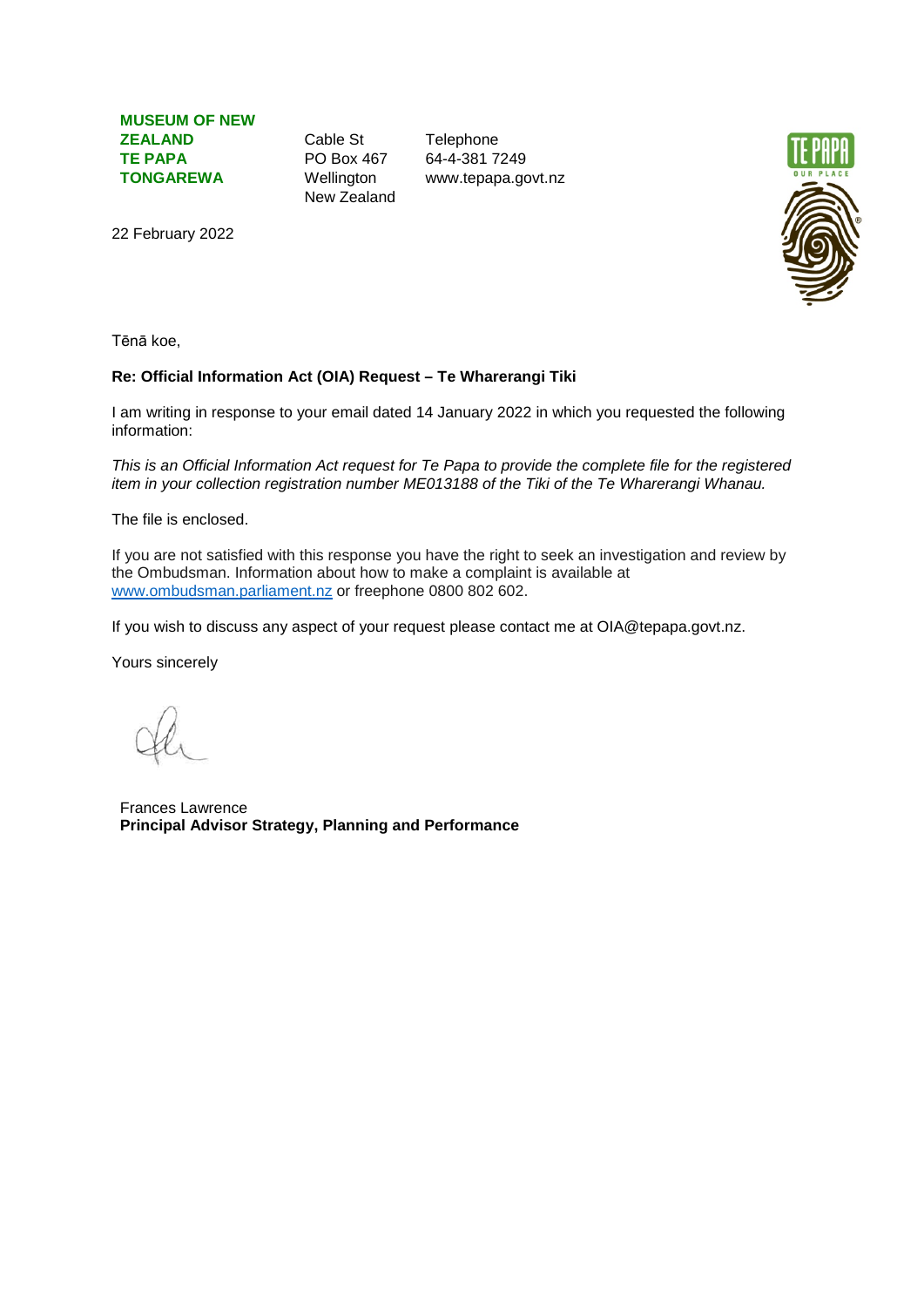## **Te Wharerangi Hei Tiki**

Collection registration number ME013188



Purchased in March 1975 from auctioneers Dunbar Sloane Ltd (Wellington) 21 March, 1975 Dunbar Sloane Ltd auction catalogue; lot 3: "Pre European greenstone Hei Tiki made for Chieftainess Te Wharerangi family, Lake Taupo"

1975/20 accession number

## 97mm (h) x 65mm (w) x 10mm (d)

Female hei tiki fashioned from pounamu of the pale inanga variety. Necked type of tiki with ear and chin projections. The head is relatively small in relation to the body and legs. Conversely the legs are large. Head is rounded on top and tilts to tiki's right at an approximate 45 degree angle. Mouth is heart shaped with a small tooth indicated in the right corner. A well-defined forked tongue extends from the left side of the mouth. Small eyes. Brows carved in low relief. Forehead ridge forks at nosebridge. Nose details clearly worked. A rare feature of this tiki is the knob on the forehead. Right arm bends sharply at the elbow with the large hand resting across the chest. The left arm is downwards with the hand resting on the thigh. Both hands have three fingers and a thumb. Projections on each elbow, and the pito. Thighs and lower legs form a continuous tapering curve meeting at three toed feet. Holes worked through between the toes. A relatively thin tiki with thickest parts at the head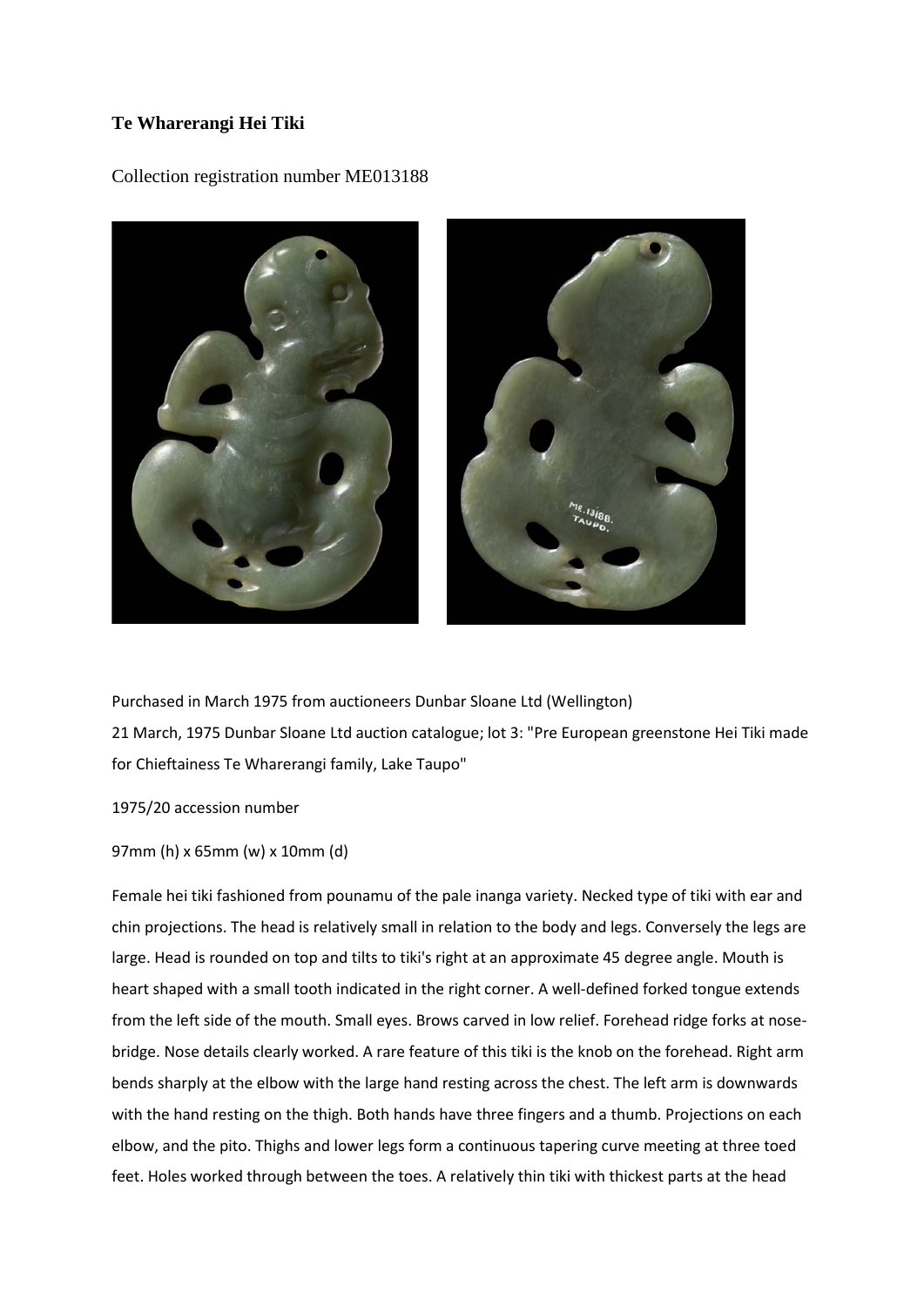and the body. Suspension hole is drilled from the back to the front through the left brow. [Examined by Dougal Austin, 11 June 2009]

It was Te Wharerangi, chief of Motuopuhi (Lake Rotoaira, Taupo), who hid Te Rauparaha from Tauteka and Ngati Te Aho who were pursuing him. Te Wharerangi secreted Te Rauparaha in a kumara pit and seated his wife Te Rangikoea upon it. After succesfully eluding his pursuers Raha emergied from from out of the pit and performed the life-afirming haka 'Ka Mate'. [Matiu Baker]

Examined by Russell Beck 5/12/2008. The pounamu is a pale green nephrite of inanga variety; high translucency. From visual inspection the pounamu source is inconclusive. Suspension hole drilled front to back; saw scarf across top of tiki. Finished state of workmanship.